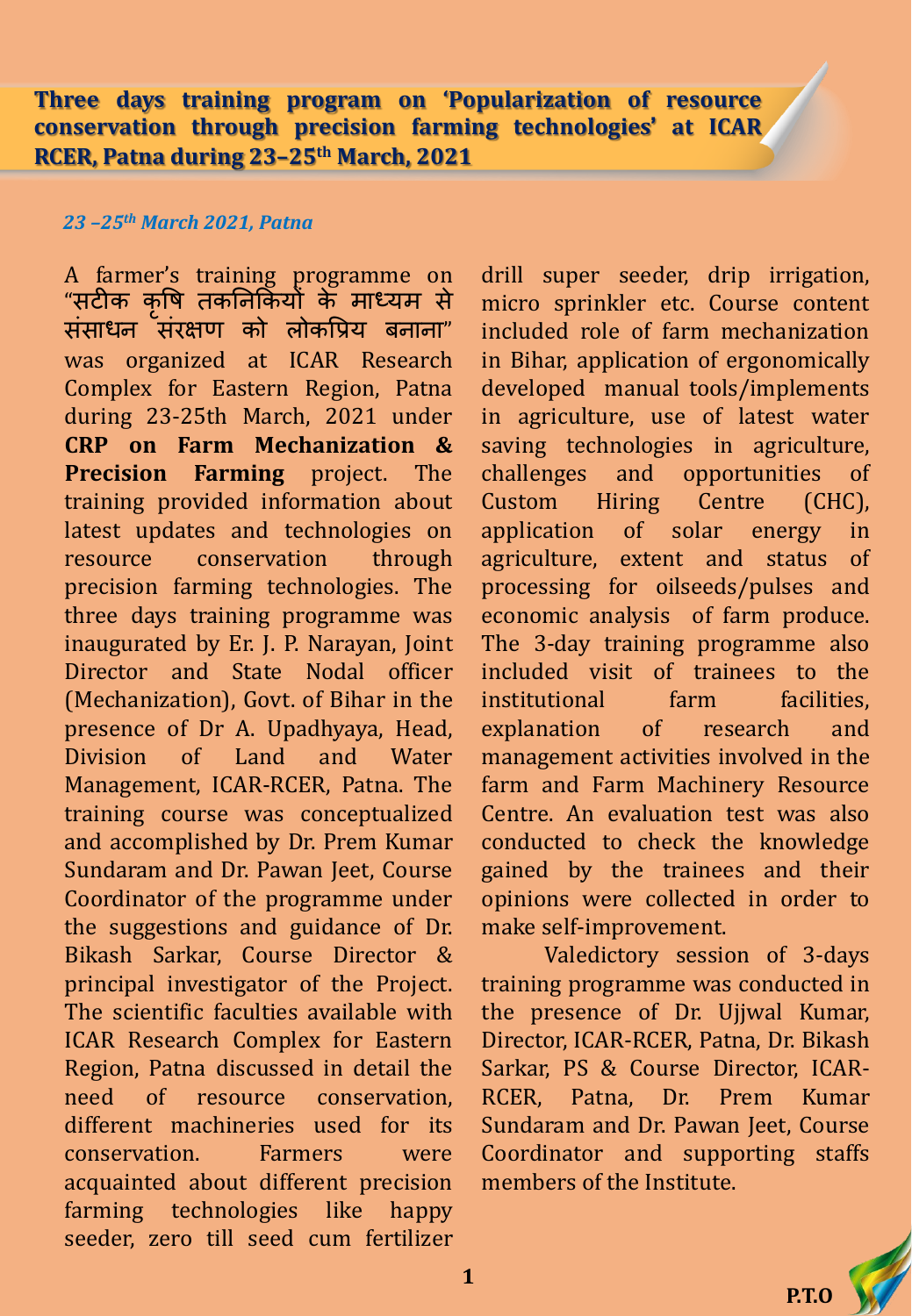# **Glimpses of the three days training program**

#### *23 –25th March 2021, Patna*



**Inaugural of the training programme**





**Theoretical/Practical lecture session of training programme**





### **Exposure visit of ICAR-RCER, Patna research farm**